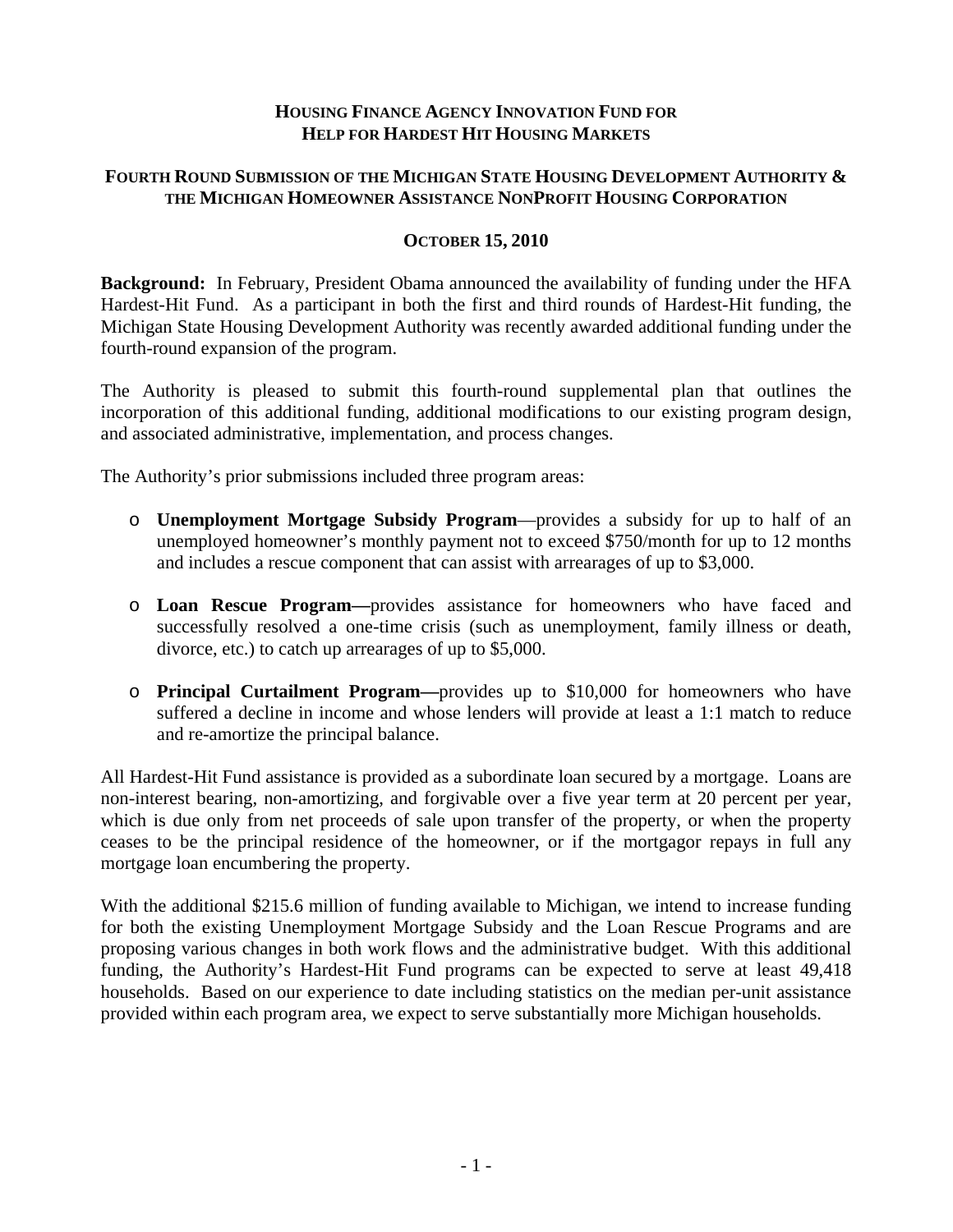**Program Modifications:** Attached are Exhibits A and B which reflect revised Term Sheets for our Unemployment Mortgage Subsidy and Loan Rescue Programs respectively. There are no substantive program changes included. The revisions simply reflect revisions to the process flow, increased allocations of program funding, and related projections of households served.

**Process Modifications:** On an administrative level, the Authority is including plans to implement an "intake portal" process to facilitate the demands of large national Lenders/Servicers such as Bank of America. As outlined in the attached Exhibit C, Intake Portal Work Flow, this will modify the administrative process by which program applicants seek assistance. In so doing, the Authority—through staff or subcontractors—will complete triage reviews of initial applications and forward only applicants we believe are qualified for Hardest-Hit program assistance back to the Lender/Servicer's loss mitigation staff.

Such a process essentially reverses the current roles whereby Lenders/Servicers screen their borrowers for program eligibility and then submit the package to the Authority. As a result of the changed work flow, administrative costs will increase due to a) requiring additional staffing to sort through preliminary applications, following up with potentially eligible homeowners, and processing Hardest-Hit assistance packages for review by the Lender/Servicer and b) incurring fees to the "portal." We have not yet determined which portal system to use but are considering both the Springboard/Catalyst and HOPE Loan Port platforms. Based on national statistics, we believe that around two-thirds of initial requests from homeowners may prove ineligible for assistance, leading to substantial increases in the program's overhead costs associated with this triage.

For those Lenders/Servicers that are already participating in the Authority's Hardest-Hit Programs, we will maintain the current process flow or allow them to shift to intake portal. We expect many of the smaller community banks and credit unions to retain the existing process.

**Revised Administrative Budget:** Attached as Exhibit D is the updated administrative budget showing the revised total budget, the previously approved budget, and the changes included as a result of this supplemental submission. Changes are driven by two primary factors:

- o Increased funding, even in the absence of any process changes, will necessarily increase the volume and duration of the program. We have, therefore, budgeted for an additional six months of staffing and extended the program timeline accordingly. Other costs associated with the number of households assisted such as recording fees and servicing costs have also been increased to reflect the additional families the program is expected to serve.
- o As noted in the Process Modifications section above, modifying the program to use an "intake portal" will necessitate additional staffing and overhead costs.

The costs of the increased staffing and overhead associated with setup and maintenance fees for an intake portal are shown in the administrative budget on the "Key Business Partners On-Going" line item. At this point, however, we are still evaluating two alternative strategies for this function.

One option is to establish a centralized processing center in Lansing that would process inquiries through a web-based portal and an 800-number system. The centralized center would triage initial inquiries, directing clearly ineligible homeowners to local counseling agencies, and assembling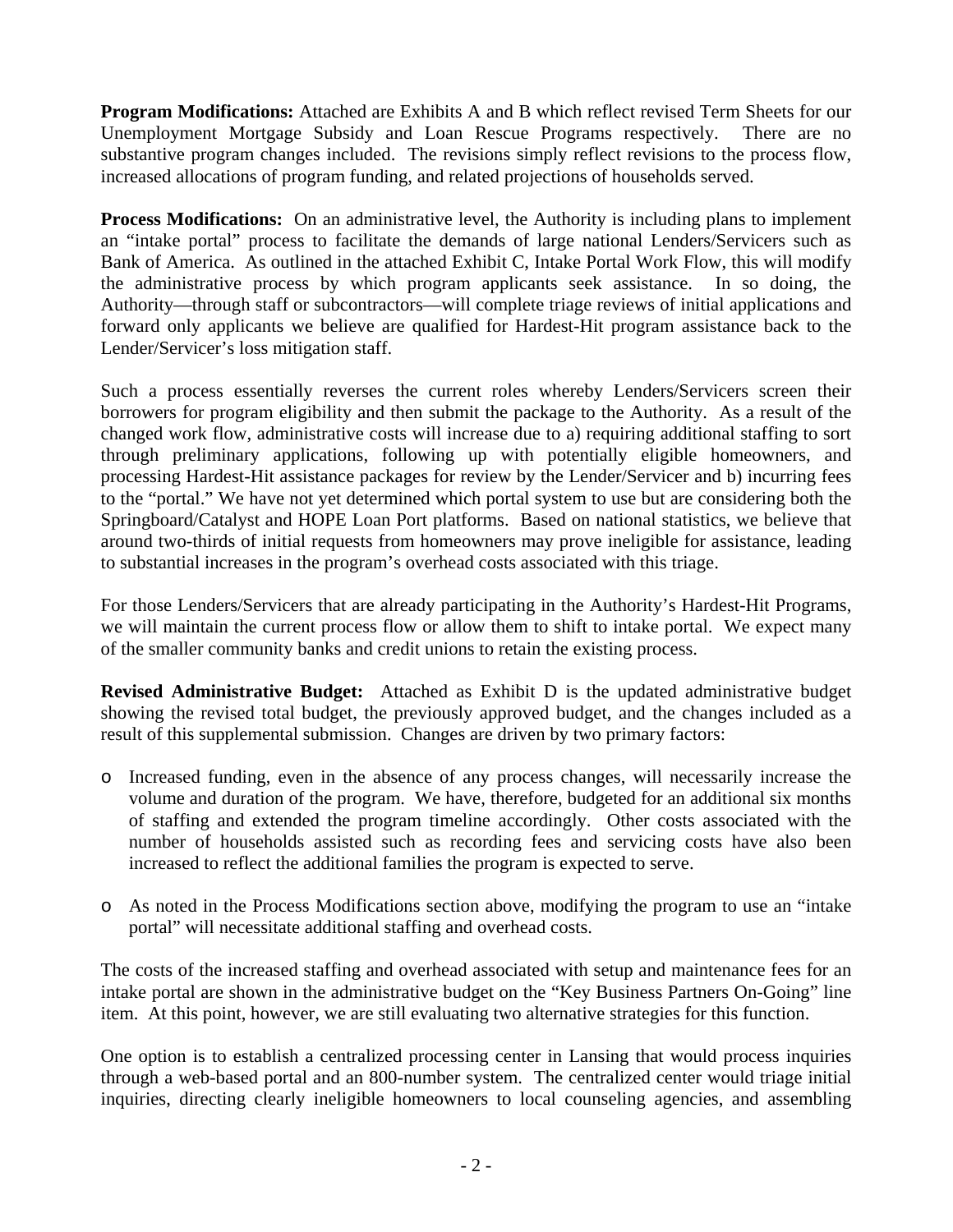application packages for review by Authority underwriting staff. Alternatively, we are also considering sub-contracting the triage and application assembly to 5-6 regional counseling agencies.

The \$19.1 million budget for these costs includes approximately \$15 million for direct and indirect staffing costs of 30 full-time equivalent employees for a three and a half year period and just over \$4 million in subscription and setup fees benchmarked off of cost estimates provided by the Counselor Direct and HOPE Loan Port systems (again, several portal systems are being evaluated with no decision yet on which the Authority will use). For benchmarking purposes, staff costs are based on the use of civil service employees hired by the Authority. However, regardless of whether a centralized processing center or regional subcontractors are used, we believe the budgeted cost will be adequate.

As before, if there are any reductions in administrative costs, the Authority will seek approval from Treasury to transfer funding to assist additional households.

**Population Served:** The following table outlines the updated estimates of households served based on the availability of additional Hardest-Hit funding.

| <b>Program</b>                       | <b>Allocation</b><br>$(millions)*$ | <b>Maximum</b><br><b>Individual</b><br><b>Assistance</b> | Projected<br><b>Households</b><br>Served** |
|--------------------------------------|------------------------------------|----------------------------------------------------------|--------------------------------------------|
| <b>Unemployment Mortgage Subsidy</b> | \$313.9                            | \$12,750                                                 | 24,618                                     |
| Loan Rescue                          | \$108.8                            | \$5,000                                                  | 21,760                                     |
| <b>Principal Curtailment</b>         | \$30.4                             | \$10,000                                                 | 3,040                                      |
| Subtotals                            | \$453.1                            |                                                          | 49,418                                     |
| Administration                       | \$45.6                             |                                                          |                                            |
| Total                                | \$498.6                            |                                                          |                                            |

Notes:

\* Figures may not add/divide exactly due to rounding of individual program budgets.

\*\* Households served assumes that all participants receive maximum assistance. It is likely that average assistance will be less, resulting in more households served. For example, if the average monthly subsidy is \$500, and only half of all households need associated rescue funding, average assistance in the Unemployment Mortgage Subsidy Program could be \$9,000, resulting in approximately 34,900 households served. Given our limited program experience to date, including average and median levels of assistance within each program area, it could be possible to serve between 70,000 and 90,000 total households.

*Space left blank intentionally*